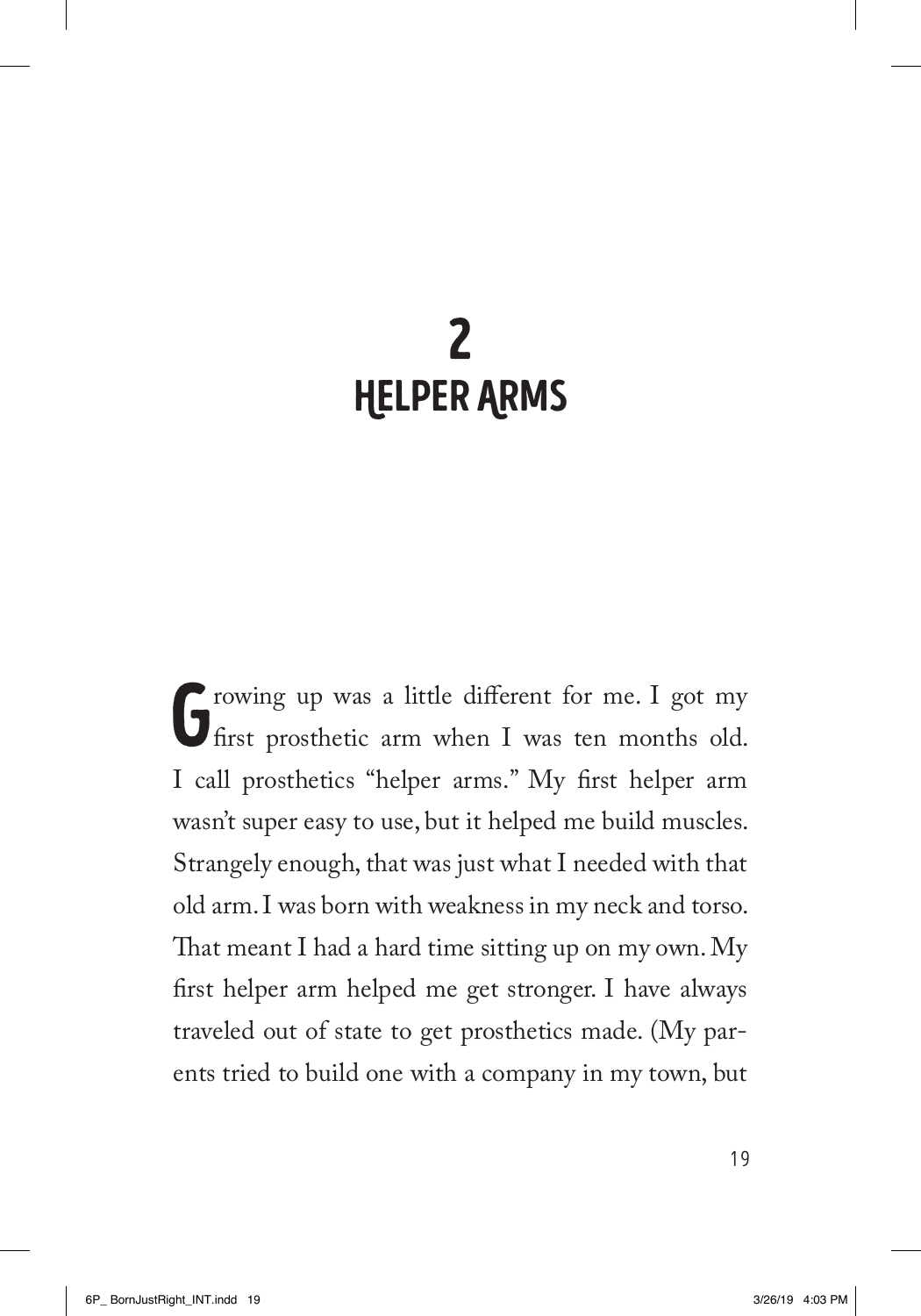I grew out of it in a couple of weeks. My mom wasn't going to go through an experience like that again.)

I've used helper arms for most of my life. Today, my helper arms still make me stronger and help me do specific things like hold on to a bike handle or do push-ups.

They haven't been super "handy," but they have helped me stay healthy. Helper arms have also trained my body to know what it's like to have two hands. Think about your arms. If you have two shoulders, two elbows, and two hands, you probably don't pay a lot of attention to how they work. But if you watch how you move, you'll see that you move your elbows a lot more than your shoulders. I use my left shoulder like an elbow, so I sometimes overuse it. My prosthetics give my shoulder a break from all that extra work. My parents are constantly worried about me overusing my shoulder, which could cause other physical issues later on.

Besides the practical use, wearing prosthetics means I get a chance to show off my sense of fashion and design. Ever since I was little, I've had a chance to decide what kind of "skin" I want with my helper arms. I've worn a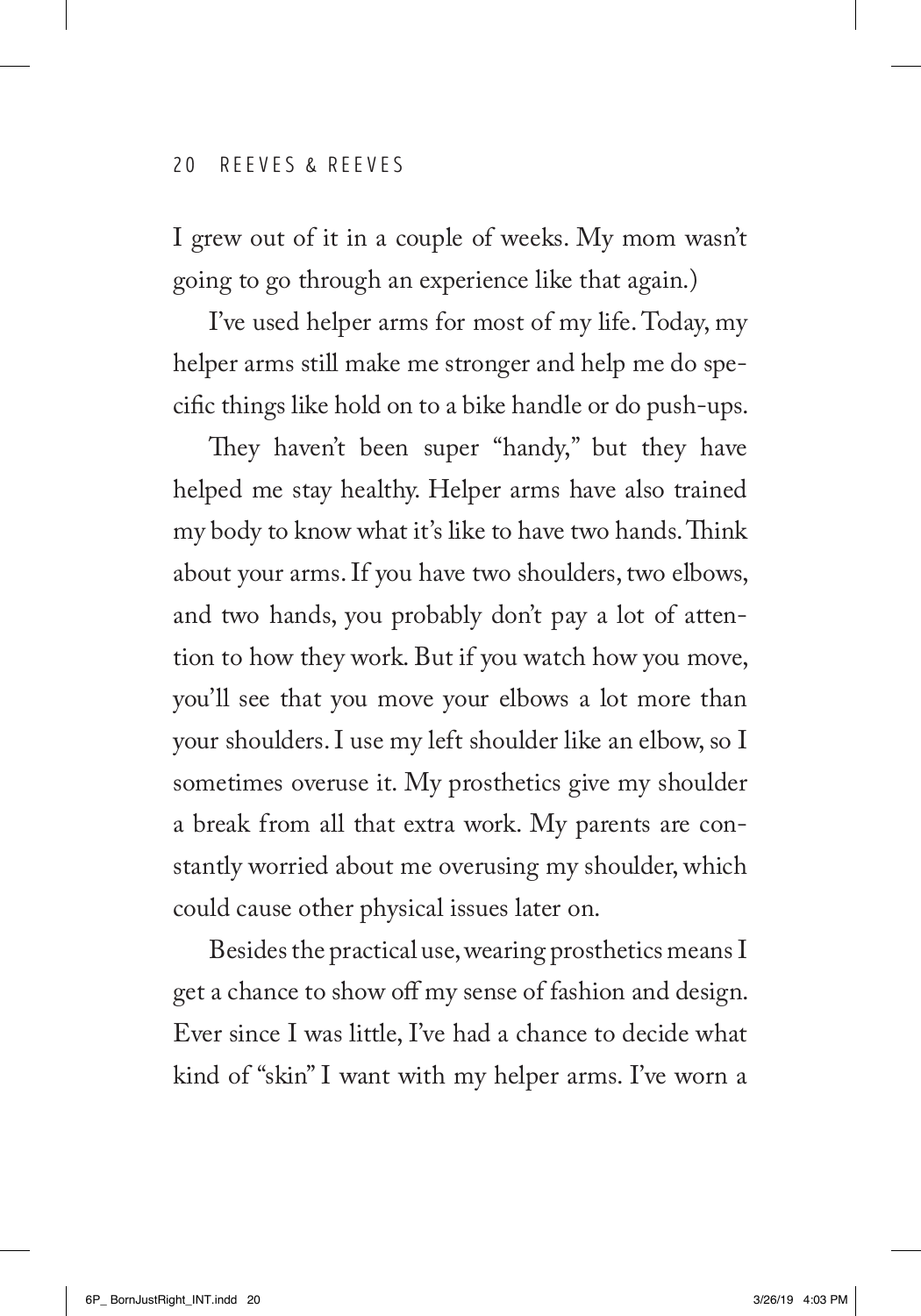Disney Princess arm, a Hello Kitty arm, and lots of others with pretty colors, including blues, greens, purples, and even a sparkly blue.

## **THFRAPY**

Even though I was determined to do things my way, some things were not easy for me when I was little. I took a really long time learning to walk. Instead, I would scoot around on my butt. I was really fast, but it wasn't the most efficient way to get around. My parents called me "Swiffer Butt" because I was always cleaning the floor as I moved, just like a mop. My body just needed to do things a little differently from some kids.

Up until I was in third grade, I saw a physical and occupational therapist every week. My therapists helped me build muscles and figure out tiny tasks that might be tricky with one hand (or tricky with one hand and a helper arm). Think about opening those milk cartons they sell at school. Or opening a juice pouch. Try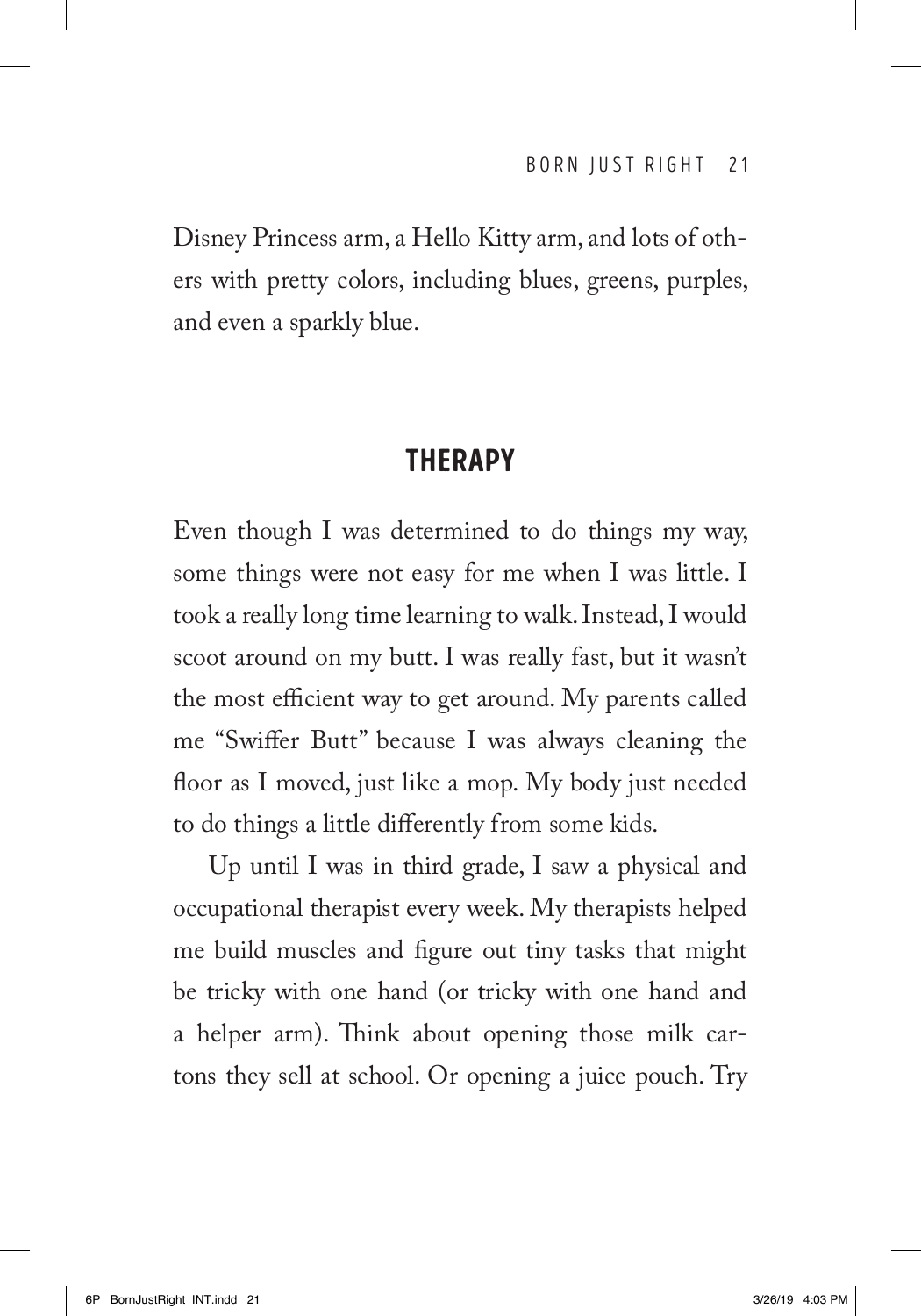opening a potato chip bag with one hand, without your teeth! (My mom doesn't like me opening anything with my teeth.) Those are just a few skills I would work on so I didn't need to ask for a lot of help in the school cafeteria.

All the hard work I did when I was little made it easier to participate in other activities, like soccer (which I don't like) and dancing (which I love!).

Now, I'm a really active kid, but prosthetics aren't helpful for me to wear all the time. They can feel like they're in the way or they don't really help with a specific activity. Since I can't—and don't want to—wear them all the time, physical therapy is a good way to keep an eye on any damage I might cause my body. I have to visit a physical therapist every once in a while to make sure I'm not causing serious damage. I know one-handed adults who needed major shoulder or wrist surgeries because they didn't listen to their bodies when things hurt from overuse. Outside of therapy, I try to work out with my sports and with weights when I have time to go to the gym. I learned a lot of adaptive workouts with a really great CrossFit Kids coach. I also try to follow some yoga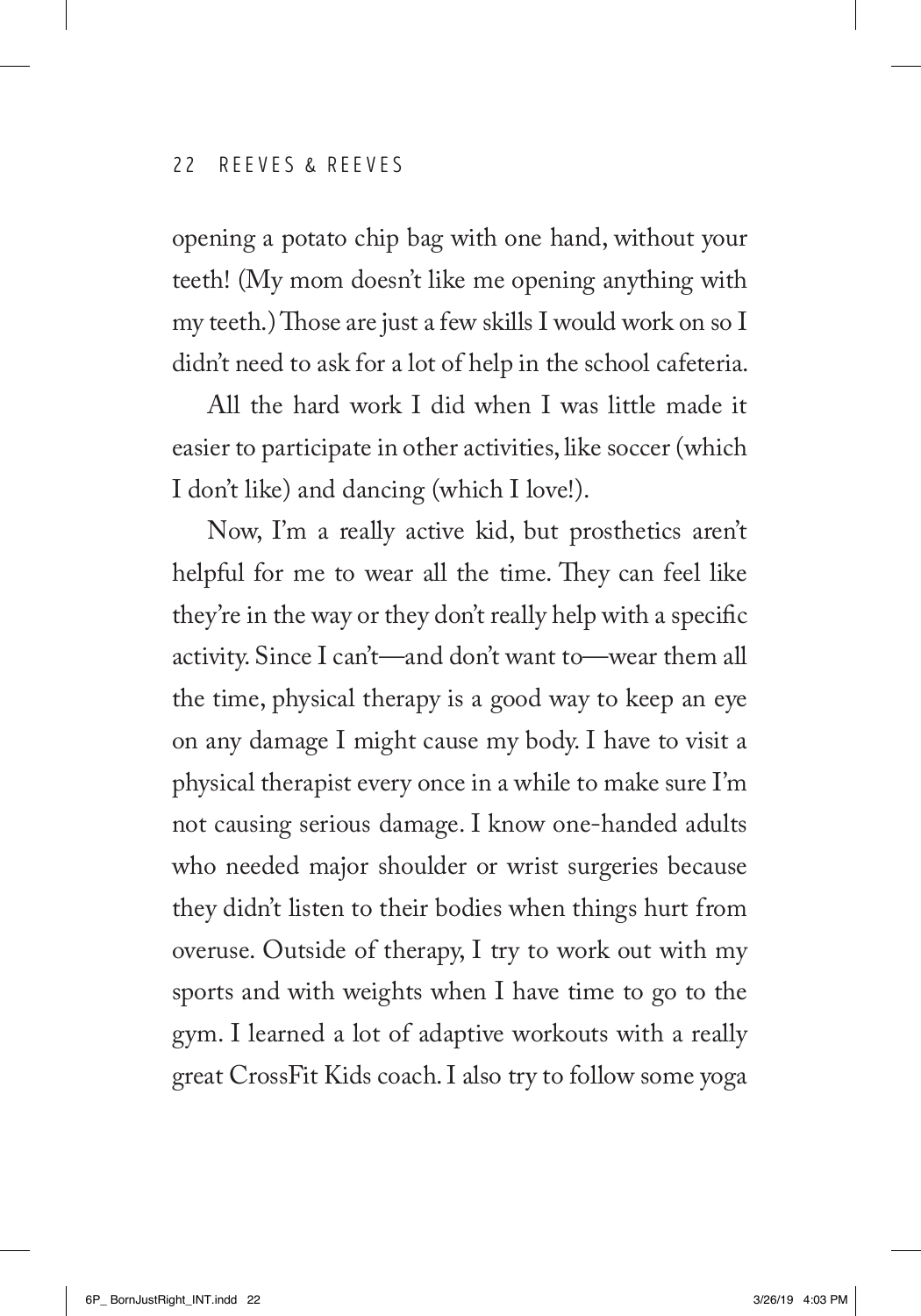and Pilates exercises. Keeping my core strong is a really great way to make sure I'm healthy.

Sometime during elementary school, I was seeing a physical therapist about shoulder pain when I mentioned I couldn't touch my toes. It hurt too much. It turns out, I wasn't walking properly. My therapist told me I was holding my little arm to my side and not moving it when I walked or ran. That started hurting the muscles in my legs. People tend to think that my little arm and prosthetic are specifically the only things that I have to strengthen and work on, but it actually has an effect on my entire body! I had to relearn how to walk and run! I really had to think about moving both of my arms to get my legs working the right way. Wearing my prosthetic arm was another way to help remind me that I needed to move my arms when I walked. It took a couple of months, but I always remember to move both sides of my body. And when I run now, I'm really fast.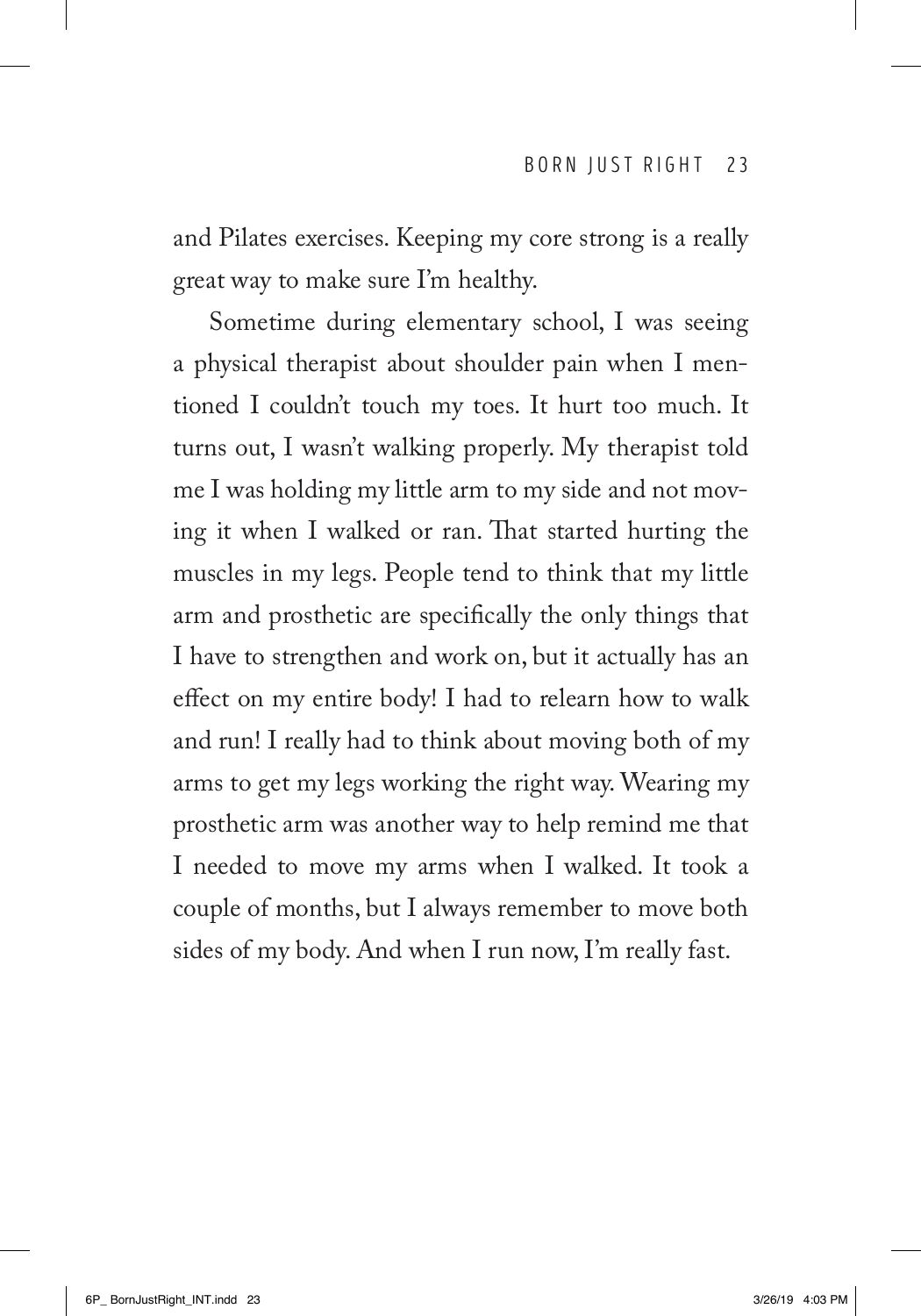## BUT IT'S SO HARD, MOMMY: A NOTE FROM JORDAN'S MOM, JEN (FROM A 2013 BLOG POST; JORDAN WAS SEVEN)

For almost all eight years I've written this blog, I've focused on Jordan's health. Everything I do is focused on making sure she is strong mentally and physically. That's why we've made a glorious return to occupational therapy to prevent periodic shoulder pain. Our recent appointments have shown Jordan's left shoulder blade is weak and it could be to blame for some of her recent clavicle pain. Her shoulder also has some slight separation as well.

Jordan has *always* been a piece of work during occupational and physical therapy appointments. Always. She acts goofy, she half listens, she challenges the therapist to the core. It's a big reason why I worked with the same OT for most of Jordan's life. She figured out how to deal with Jordan most of the time. Our new therapist is managing all of those personality challenges without the history. We're trying really hard to make the most out of the hour we see her each week.

During this week's appointment, Jordan was intro-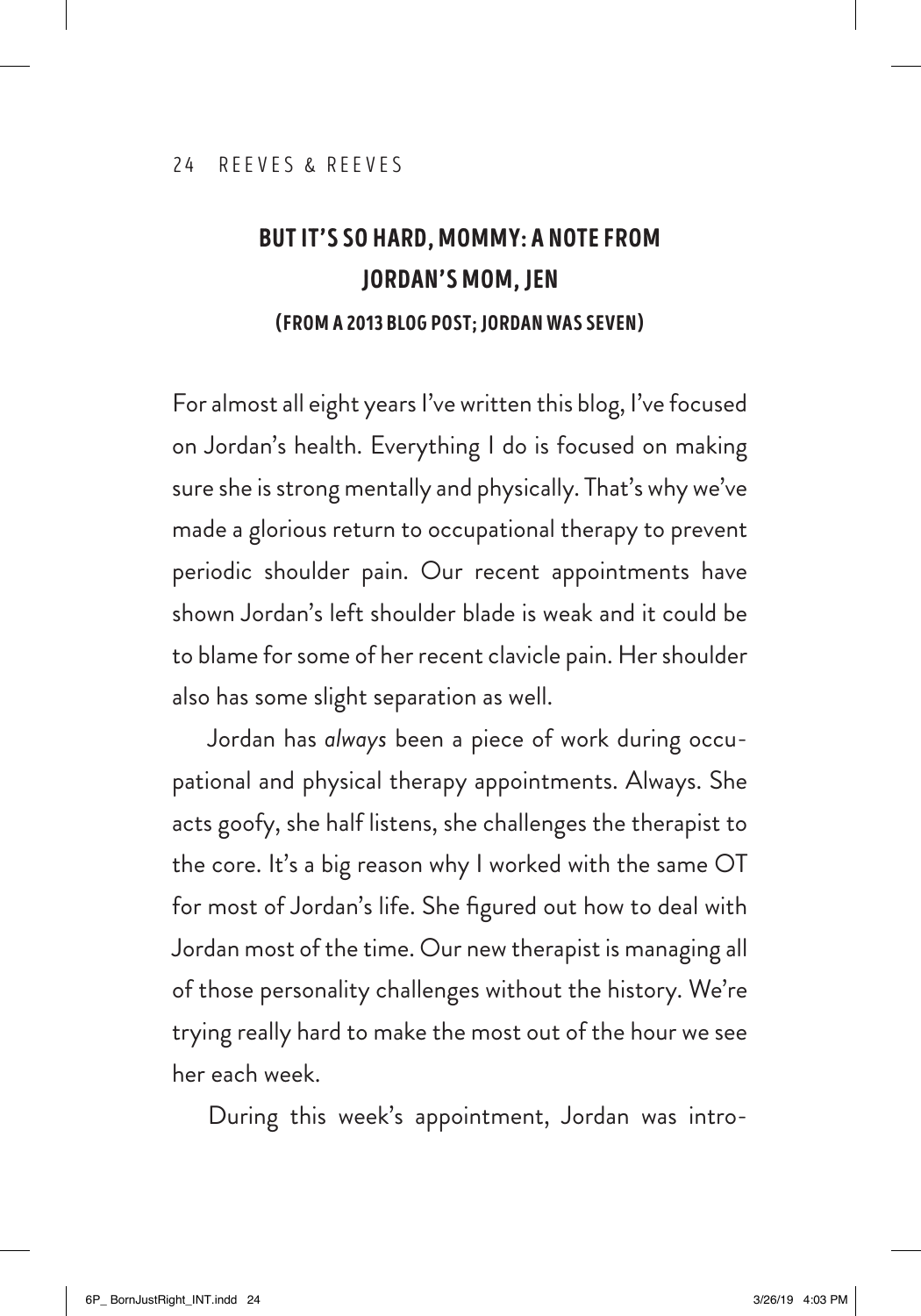duced to four new yoga exercises. Initially she was really excited because I often talk about how yoga is great exercise. Now that the helper arm is back in play, we were able to work on some exercises that were really challenging. They hurt. The exercises required attention, focus, and using muscles in ways that hurt Jordan. Not end-of-theworld hurt, but enough that it wasn't fun. *Not. One. Bit.*

Trying to get Jordan to participate and learn the positions enough times for her and me to understand what was expected was a bit taxing. Jordan wanted to play, and working hard during therapy isn't fun.

But we did it. We survived another appointment.

As we drove away, I asked Jordan if she understood why we go to occupational therapy. She said she didn't know, even though we talked about it a few weeks ago. So I told her about limb-different teenagers and adults I've met who have chronic pain. Others I know deal with pain if they don't exercise often enough. I explained to Jordan that my goal as her mom is to help her learn ways to stay strong and do whatever we can to prevent her from hurting a lot. A little bit of work can stop a lot of hurt when she's older.

"But it's so hard, Mommy."